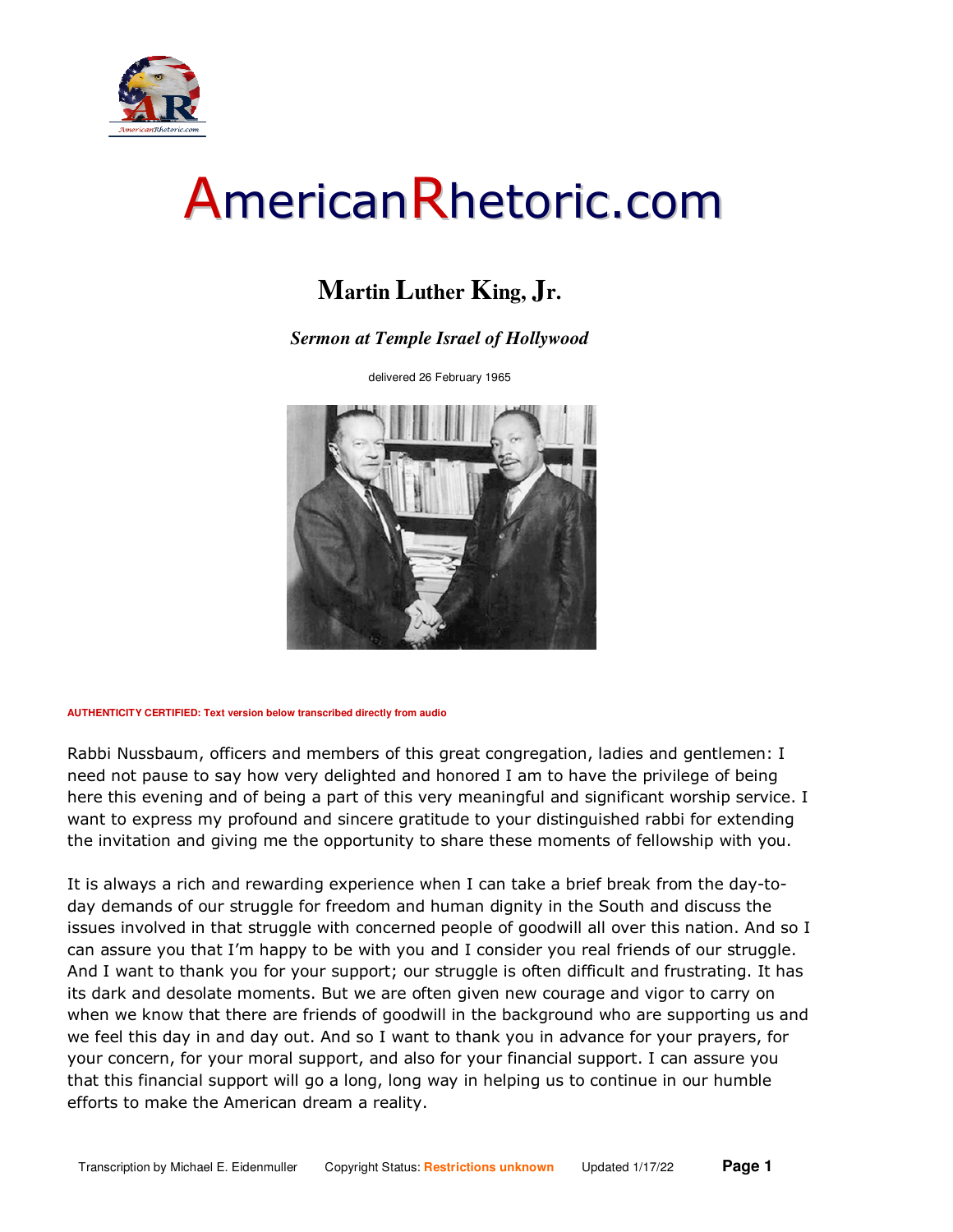

Tonight I would like to have you think with me from the subject, *Keep Moving from this Mountain*. I would like to take your minds back many, many centuries into a familiar experience so significantly recorded in the sacred Scriptures. The Children of Israel had been reduced into the bondage of physical slavery. Throughout slavery they were things to be used, not persons to be respected. Throughout slavery, they were trampled over by the iron feet of oppression; they were exploited economically, dominated politically, and humiliated on every hand. But then God sent Moses to lead the Children of Israel from the dark and difficult period of Egypt's slavery into a bright and better day.

Moses stood up over and over again in Pharaoh's court and cried out, "Let my people go!" Pharaoh with a hardened heart refused over and over again. But then came that glad day when the Red Sea opened and God's children were able to leave the darkness of Egypt and move on to the other side. But as soon as they got out of Egypt they discovered that before they could get to the Promised Land there was a difficult, trying wilderness ahead. They had to realize that before they could get to the Promised Land, they had to face gigantic mountains and prodigious hilltops.

And so, as a result of this realization, three groups of people emerged. One group said in substance that "We would rather go back to Egypt." They preferred the flesh pots of Egypt to the challenges of the Promised Land. A second group that abhorred the idea of going back to Egypt, and yet they abhorred the idea of facing the difficulties of moving ahead to the Promised Land and they somehow wanted to remain stationary and choose the line of least resistance. There was a third group, probably influenced by Caleb and Joshua who had gone over to spy a bit and who admitted that there were giants in the land but who said, "We can possess the land." This group said in substance that "We will go on in spite of...," that "We will not allow anything to stop us," that "We will move on amid the difficulties, amid the trials, amid the tribulations."

Now certainly, one could almost preach a sermon from either of these groups. This evening I want to deal mainly with the second group: those individuals that chose the line of least resistance, those individuals who didn't want to go back to Egypt but who did not quite have the strength to move on to the Promised Land. These are probably the people who wanted to remain stationary. These are the people who probably wanted to stop at a particular point and remain right there in the wilderness. God speaks through Moses to these people. The first chapter of the book of Deuteronomy said, "Ye have been in this mountain long enough. Turn you and take your journey and go to the mount of the Amorites." In other words, God was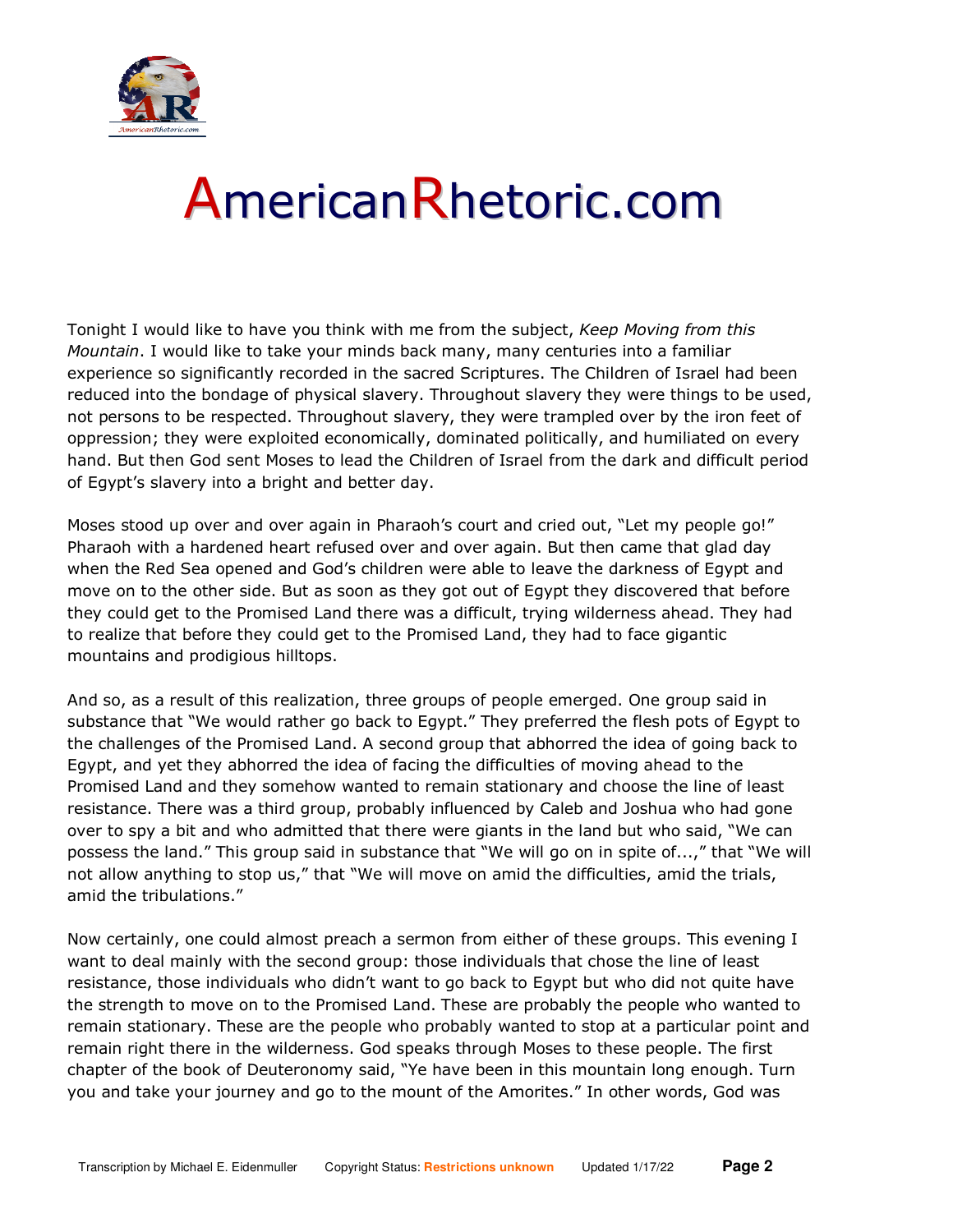

saying through Moses that you must not allow yourself to get bogged down with unattained goals. You must not allow yourself to get caught up in impeding mountains. Whenever God speaks, he says, "Go forward." Whenever God speaks, he says, "Move on from mountains of stagnant complacency and deadening pacifity." So this is the great challenge that always stands before men.

In some real sense, we are all moving toward some "promised land" of personal and collective fulfillment. In every age and every generation, men have envisioned a promised land. Some may have envisioned it with the wrong ideology, with the wrong philosophical presupposition. But men in every generation thought in terms of some promised land. Plato and his *Republic* thought of it of a day -- as a day when philosophers would become kings and kings philosophers, and justice would reign throughout society. Emanuel Kant thought of it as a day when men would recognize the moral laws of the universe and the categorical imperative would reign supreme. Karl Marx dreamed of it as a day when the proletariat would conquer the reign of the bourgeoisie and so society would live by the motto "from each according to his ability, to each according to his needs." Judaism and Christianity dreamed of it as a day when the Kingdom of God would emerge; a day when justice, brotherhood, peace, and the reign and will of God would dwell throughout society. Whenever men have thought seriously of life, they have dreamed of a promised land, and so in a sense we are all moving toward some promised land.

Tonight, I would like to suggest some of the symbolic mountains that we have occupied long enough and that we must leave if we are to move on to the promised land of justice, peace, and brotherhood. Yea, the promised land of the kingdom of God. First, we've been in the mountain of practical materialism long enough. And when I speak of materialism at this point, I'm not talking about metaphysical materialism -- that strange doctrine that speaks of all of reality is little more than matter in motion, that strange doctrine that says in substance that all life is merely a physiological process with a physiological meaning. I'm not talking about that kind of materialism because I think ultimately it is blown away by the wind of essential thinking. I'm talking about practical materialism -- the notion that causes individuals to live as if material values are the only values and concerns in life.

Each of us lives in two realms, the "within" and the "without." The *within* of our lives is somehow found in the realm of ends, the without in the realm of means. The within of our [lives], the bottom -- that realm of spiritual ends expressed in art, literature, morals, and religion for which at best we live. The *without* of our lives is that realm of instrumentalities, techniques, mechanisms by which we live. Now the great temptation of life and the great tragedy of life is that so often we allow the without of our lives to absorb the within of our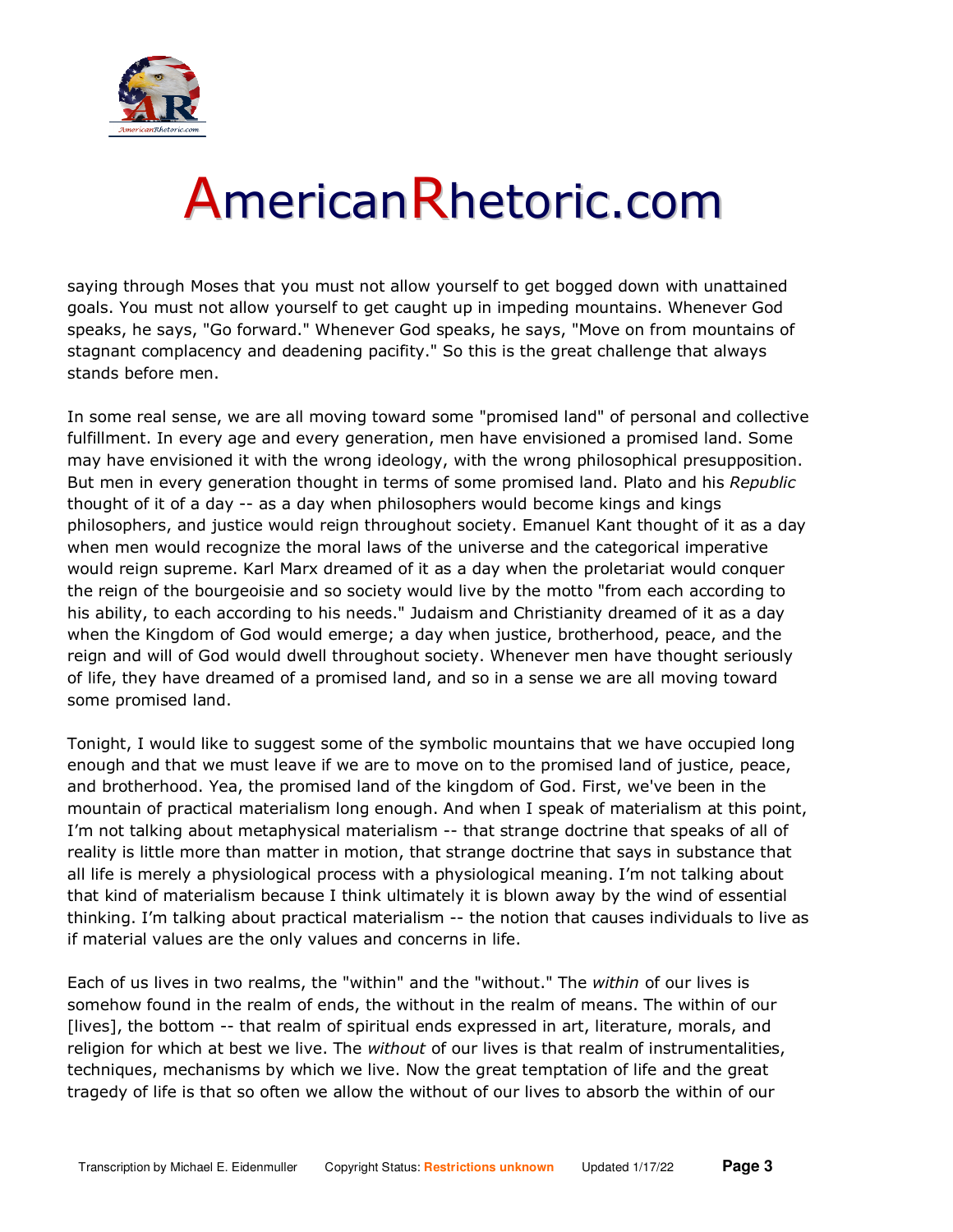

lives. The great tragedy of life is that too often we allow the means by which we live to outdistance the ends for which we live.

And how much of our modern life can be summarized in that arresting dictum of the poet Thoreau**,** "Improved means to an unimproved end?" We have allowed our civilization to outrun our culture; we have allowed our technology to outdistance our theology and for this reason we find ourselves caught up with many problems. Through our scientific genius we made of the world a neighborhood, but we failed through moral commitment to make of it a brotherhood, and so we've ended up with guided missiles and misguided men. And the great challenge is to move out of the mountain of practical materialism and move on to another and higher mountain which recognizes somehow that we must live by and toward the basic ends of life.

We must move on to that mountain which says in substance, "What doth it profit a man to gain the whole world of means -- airplanes, televisions, electric lights -- and lose the end: the soul?"

Now the other mountain that we've occupied long enough, and certainly it is quite relevant to discuss this at this time when we think of brotherhood -- we've been in the mountain of racial injustice long enough. And now it is time for us to move on to that great and noble realm of justice and brotherhood. That is the great struggle taking place in our nation today. It isn't a struggle just based on a lot of noise; it is a struggle to save the soul of our nation for no nation can rise to its full moral maturity so long as it subjects a segment of its citizenry on the basis of race or color. And somehow we must come to see more than ever before that racial injustice is a cancer in the body politic which must be removed before our moral health can be realized. Racial segregation must be seen for what it is -- and that is an evil system, a new form of slavery covered up with certain niceties of complexity. Segregation is wrong, whether it is in public schools, whether it is in housing, whether it is in recreational facilities, whether it is in any area of life. It is an evil which we must work to get rid of with all of the determination and all of the zeal that we can muster. Segregation is evil because it relegates persons to the status of things. Somewhere the theologian Paul Tillich had said that "sin is separation." What is segregation but an existential expression of man's tragic estrangement, his awful separation, his terrible sinfulness? Somehow we must work, labor, and struggle until every vestige of segregation is removed from our society.

I remember some time ago Mrs. King and I journeyed to that great country known as India and we had some marvelous experiences. They will remain dear to me as long as the cords of memory shall lengthen. I remember one afternoon that we journeyed down to the southern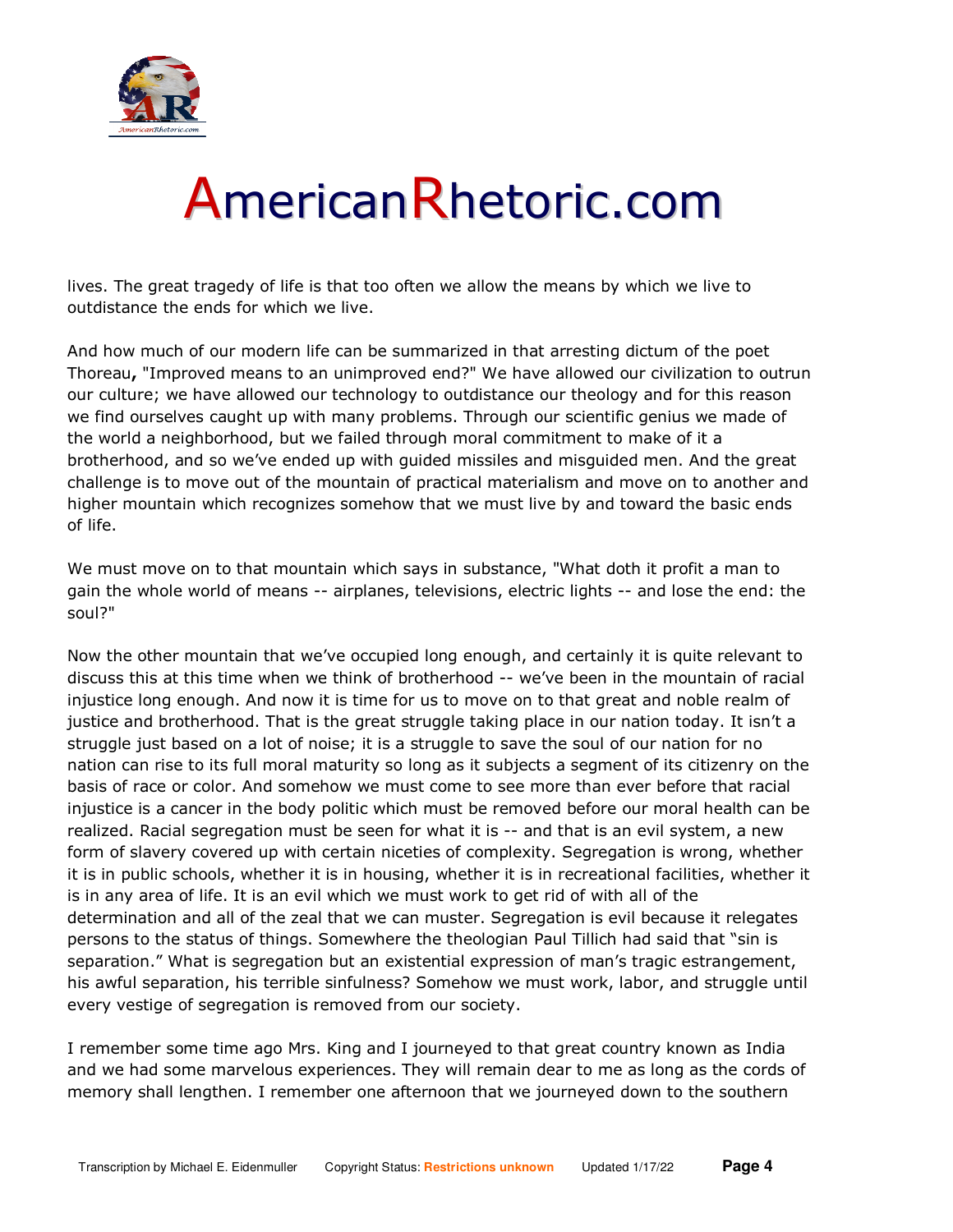

most point of India in the state of Kerala. And I was to address that afternoon some high school students who were the children mainly of parents who had been "untouchables." And I remember that afternoon that the principal went through his introduction and when he came to the end he said, "I'm happy to present to you, students, a fellow untouchable from the United States of America," and for the moment I was peeved and shocked that he would introduce me as an untouchable, but pretty soon my mind leaped the Atlantic and I started thinking about conditions back home.

And I started thinking about the fact that I could not go in to most places of public accommodation all across the South. I started thinking about the fact that 20 million of my black brothers and sisters were still at the bottom of the economic ladder. I started thinking about the fact that Negroes all over America, even if they have the money can not buy homes and rent homes of their choices because so many of their white brothers don't want to live near them. I started thinking about the fact that my little children were still judged in terms of the color of their skin rather than the content of their character. And I said to myself, "I am an untouchable and every Negro in the United States is an untouchable." And segregation is evil because it stigmatizes the segregated as an untouchable in a caste system. We've been in the mountain of segregation long enough and it is time for all men of goodwill to say now, "We are through with segregation now, henceforth, and forever more."

We've been in the mountain of indifference concerning poverty long enough. Whether we realize it or not, most of the peoples of the world still go to bed hungry at night. Millions of them are in Asia, millions in Africa, millions in South America. On that same trip to India I will never forget the depressing moments that came to me. How can one avoid being depressed when he sees with his own eyes evidences of millions of people going to bed hungry at night? How can one avoid being depressed when he sees with his own eyes millions of people sleeping on the sidewalks at night? In Bombay more than a million people sleep on the sidewalks every night. In Calcutta more than 600,000 sleep on the sidewalks every night. They have no beds to go in; they have no houses to go in. How can one avoid being depressed when he discovers that out of India's population of more than 400 million people, some 380 million make an annual income of less than 70 dollars a year? Most of these people have never seen a doctor or a dentist.

The world must do something about this. The affluent nations, the "have" nations must join in the grand alliance to do something about this. And not only must we look abroad, we can look in our own nation. We will discover that there are some 10 million families that are considered poverty stricken families. These families have an average of four or five members, which means there are some 40 -- between 40 and 50 million of our brothers and sisters in this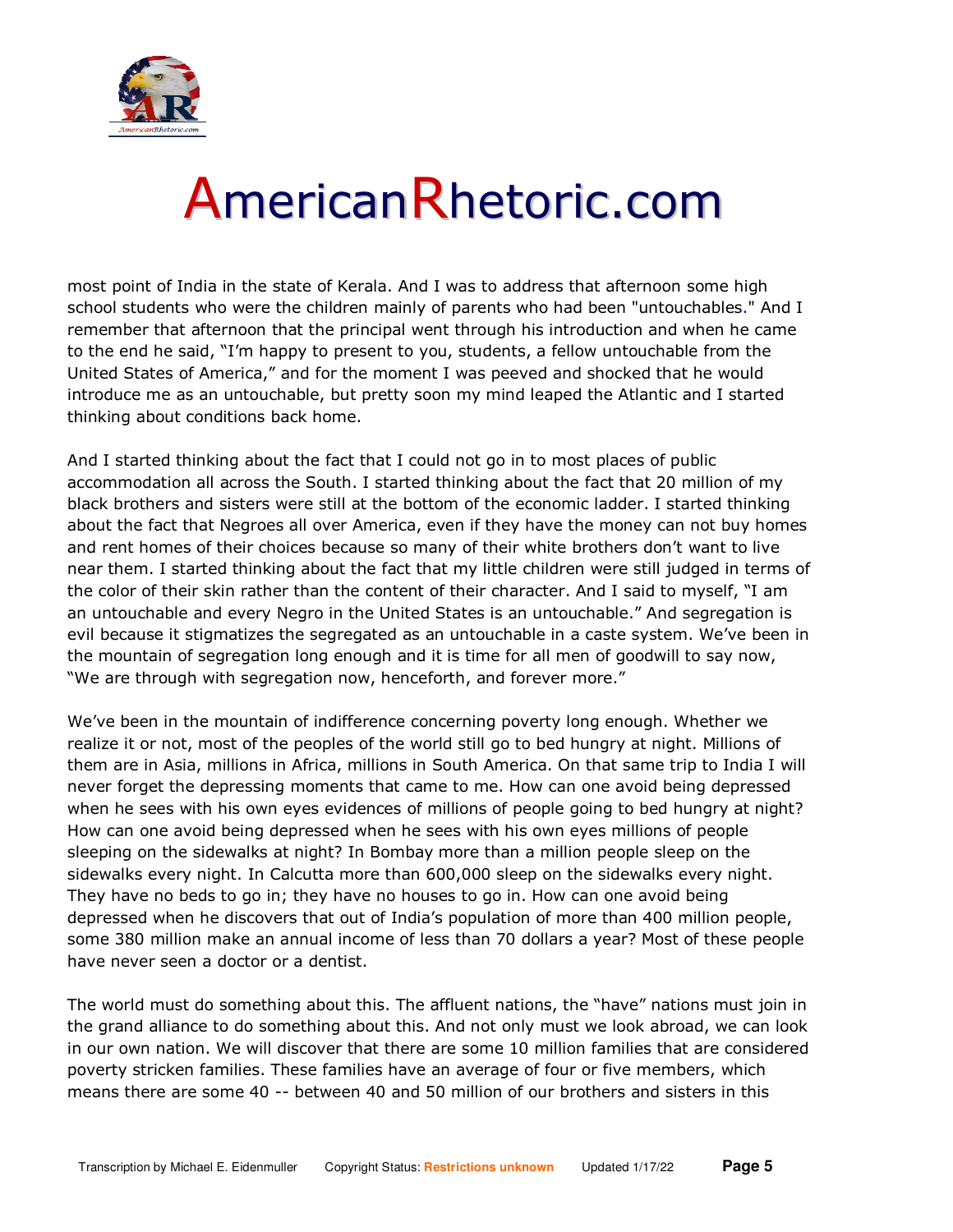

country who are poverty stricken. There they find themselves perishing on a lonely island of poverty in the midst of a vast ocean of material prosperity. And certainly if we are to be a great nation, we must solve this problem. Now there is nothing new about poverty. What is new that we now have the techniques and the resources to get rid of it.

Some years ago a thoughtful Englishman by the name of Malthus frightened the world by discussing the problem -- the joint problem of production and population. He reached the conclusion in a book that the world was moving toward universal famine because man's population -- the population rather, was outrunning man's capacity to produce. But it didn't take many years after that for many other people to reveal that Malthus was wrong, that he grossly underestimated the resources of the world and the resourcefulness of man. It was Dr. Kirtley Mather, a Harvard geologist a few years ago who wrote a book entitled *Enough and to Spare*. He said in substance throughout that book that there is enough and to spare in this world for all men to have the basic necessities of life. It boils down to the question of whether men and women in this nation are willing to be concerned about the least of these. A great nation is a compassionate nation.

Who are the least of these? The least of these are those who still find themselves smothering in an airtight cage of poverty in an affluent society. Who are the least of these? They are the thousands of individuals who see life as a long and desolate corridor with no exit sign. Who are the least of these? They are the little boys and little girls who grow up with clouds of inferiority floating in their little mental skies because they know that they are caught in conditions of economic depravation. Who are the least of these? They are the individuals who are caught in the fatigue of despair. And somehow if we are to be a great nation, we must be concerned about the least of these, our brothers.

And we've been in the mountain of indifference too long and ultimately we must be concerned about the least of these; we must be concerned about the poverty-stricken because our destinies are tied together. And somehow in the final analysis, as long as there is poverty in the world, nobody can be totally rich. We are all caught in an inescapable network of mutuality, tied in a single garment of destiny. And what affects one directly affects all indirectly. For some strange reason, I can never be what I ought to be until you are what you ought to be. And you can never be what you ought to be until I am what I ought to be. John Donne caught it years ago and placed it in graphic terms, "No man is an island entire of itself; every man is a piece of the continent, a part of the main." And he goes on toward the end to say, "Any man's death diminishes me because I am involved in mankind. And therefore never sin to know for whom the bell tolls, it tolls for thee." And when we see this, we will move out of the mountain of indifference concerning poverty.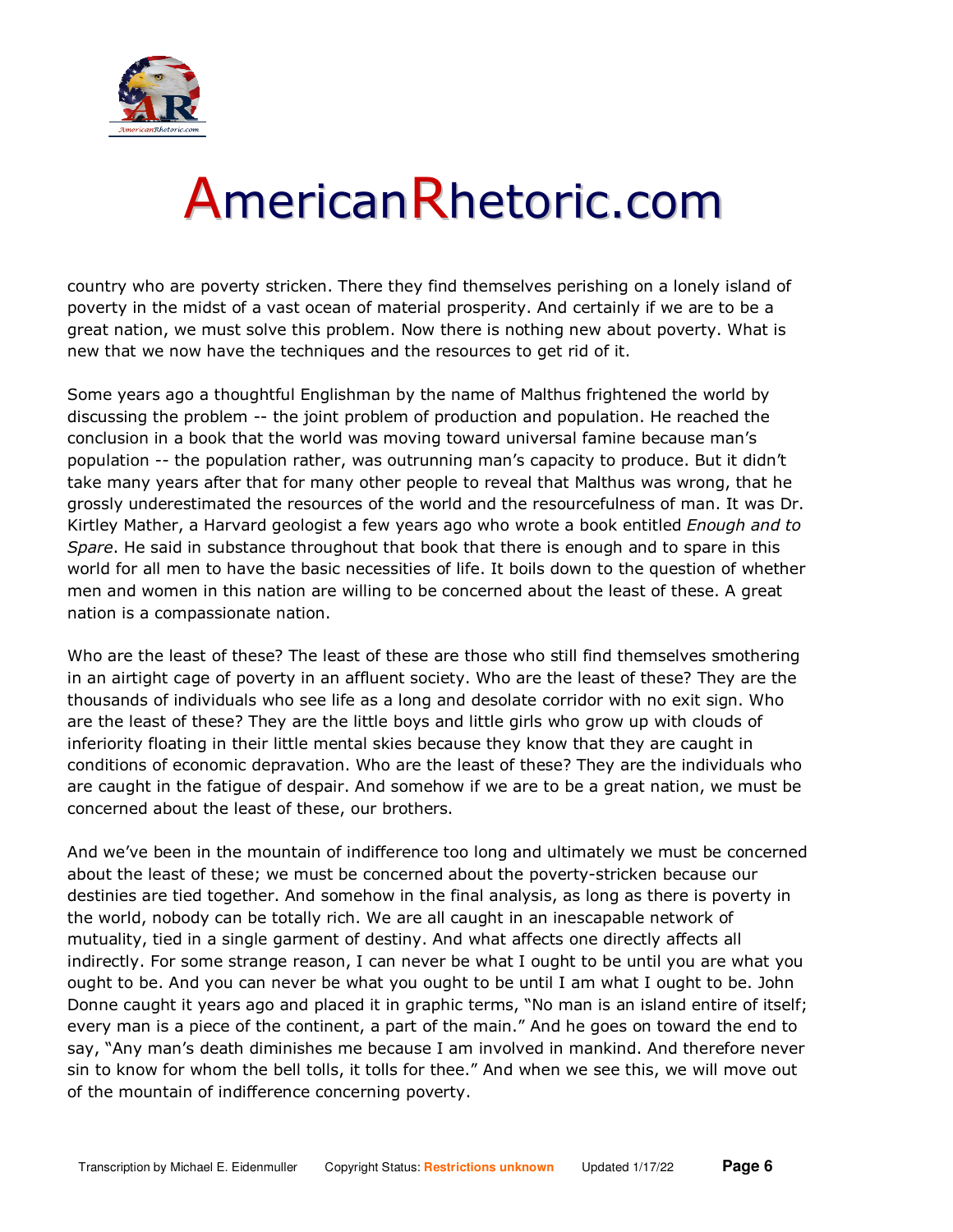

There is another mountain that we've been in long enough. It is a mountain of violence and hatred. I'm more convinced than ever before that violence can not solve the problems of the world. Violence is both impractical and immoral. This is why I've tried in my little way to teach it in our struggle for racial justice that I've come to see and I believe with all my heart that we can not make the great moral contribution to our nation that we should make, and we can not win the battle for justice if we stoop to the point of using violence in our struggle.

And it is my basic feeling that if the Negro succumbs to the temptation of using violence in his struggle for justice, unborn generations will be the recipients of a long and desolate night of bitterness and our chief legacy to the future will be an endless reign of meaningless chaos. Violence is not the way. There is still a voice crying through the vista of time, saying, "He who lives by the sword will perish by the sword." And history is cluttered with the wreckage of nations. History is filled with the bleached bones of communities that failed to follow this command.

And the same thing applies to love. This is no longer an idea that we can afford to ignore over the world. Love is basic for the very survival of mankind. I'm convinced that love is the only absolute ultimately; love is the highest good. He who loves has somehow discovered the meaning of ultimate reality. He who hates does not know God; he who hates has no knowledge of God. Love is the supreme unifying principle of life. Psychiatrists are telling us now that many of the strange things that happen in the [subconscious], many of the inner conflicts are rooted in hate, and they are now saying "Love or perish." Oh, how basic this is. It rings down across the centuries: Love the Lord thy God with all thy heart, with all thy soul, with all thy strength, with all thy mind, and thy neighbor as thyself. We've been in the mountain of violence and hatred too long.

And this not only applies in the struggle to achieve racial justice. We've got to move on to the point of seeing that on the international scale, war is obsolete -- that it must somehow be cast into unending limbo. But in a day when Sputniks and Explorers are dashing through outer space and guided ballistic missiles are carving highways of death through the stratosphere, no nation can win a war.

It is no longer a choice between violence and nonviolence; it is either nonviolence or nonexistence. And the alternative to disarmament, the alternative to a greater suspension of nuclear tests, the alternative to strengthening the United Nations and thereby disarming the whole world may well be a civilization plunged into the abyss of annihilation. And so we must rise up and beat our swords into plowshares, and our spears into pruning hooks and nations must not rise up against nations, neither must they study war anymore.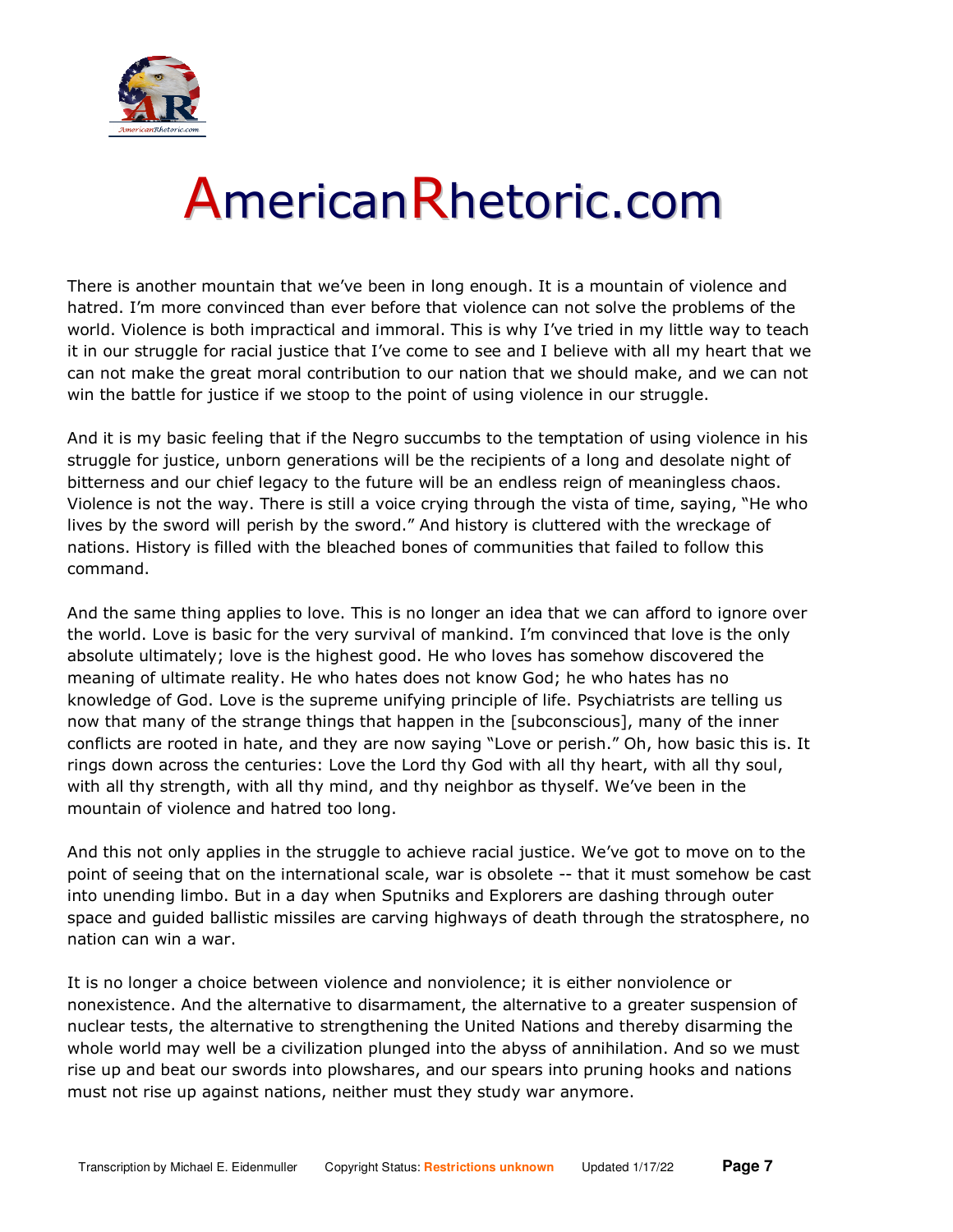

We've been in the mountain of war. We've been in the mountain of violence. We've been in the mountain of hatred long enough. It is necessary to move on now, but only by moving out of this mountain can we move to the promised land of justice and brotherhood and the Kingdom of God. It all boils down to the fact that we must never allow ourselves to become satisfied with unattained goals. We must always maintain a kind of divine discontent.

There are certain technical words within every academic discipline which soon become stereotypes and clichés. Every academic discipline has its technical nomenclature. Modern psychology has a word that is probably used more than any other word in psychology. It is the word "maladjusted." Certainly we all want to live the well adjusted life in order to avoid neurotic and schizophrenic personalities. But I must honestly say to you tonight my friends that there are some things in our world, there are some things in our nation to which I'm proud to be maladjusted, to which I call upon all men of goodwill to be maladjusted until the good society is realized. I must honestly say to you that I never intend to adjust myself to segregation and discrimination. I never intend to become adjusted to religious bigotry. I never intend to adjust myself to economic conditions that will take necessities from the many to give luxuries to the few. I never intend to adjust myself to the madness of militarism and the self defeating effects of physical violence.

And I say to you that I am absolutely convinced that maybe the world is in need for the formation of a new organization: "The International Association for the Advancement of Creative Maladjustment" -- men and women who will be as maladjusted as the prophet Amos who in the midst of the injustices of his day would cry out in words that echo across the centuries: "Let justice roll down like waters and righteousness like a mighty stream;" as maladjusted as Abraham Lincoln who had the vision to see that this nation could not survive half slave and half free; as maladjusted as Thomas Jefferson who in the midst of an age amazingly adjusted to slavery would etch across the pages of history words lifted to cosmic proportions: "We hold these truths to be self evident, that all men are created equal, that they are endowed by their Creator with certain inalienable rights and that among these are life, liberty and the pursuit of happiness;" as maladjusted as Jesus of Nazareth that said to the men and women of his day: "Love your enemies, bless them that curse you, pray for them that despitefully use you." And through such maladjustment we will be able to emerge from the bleak and desolate midnight of man's inhumanity to man into the bright and glittering daybreak of freedom and justice.